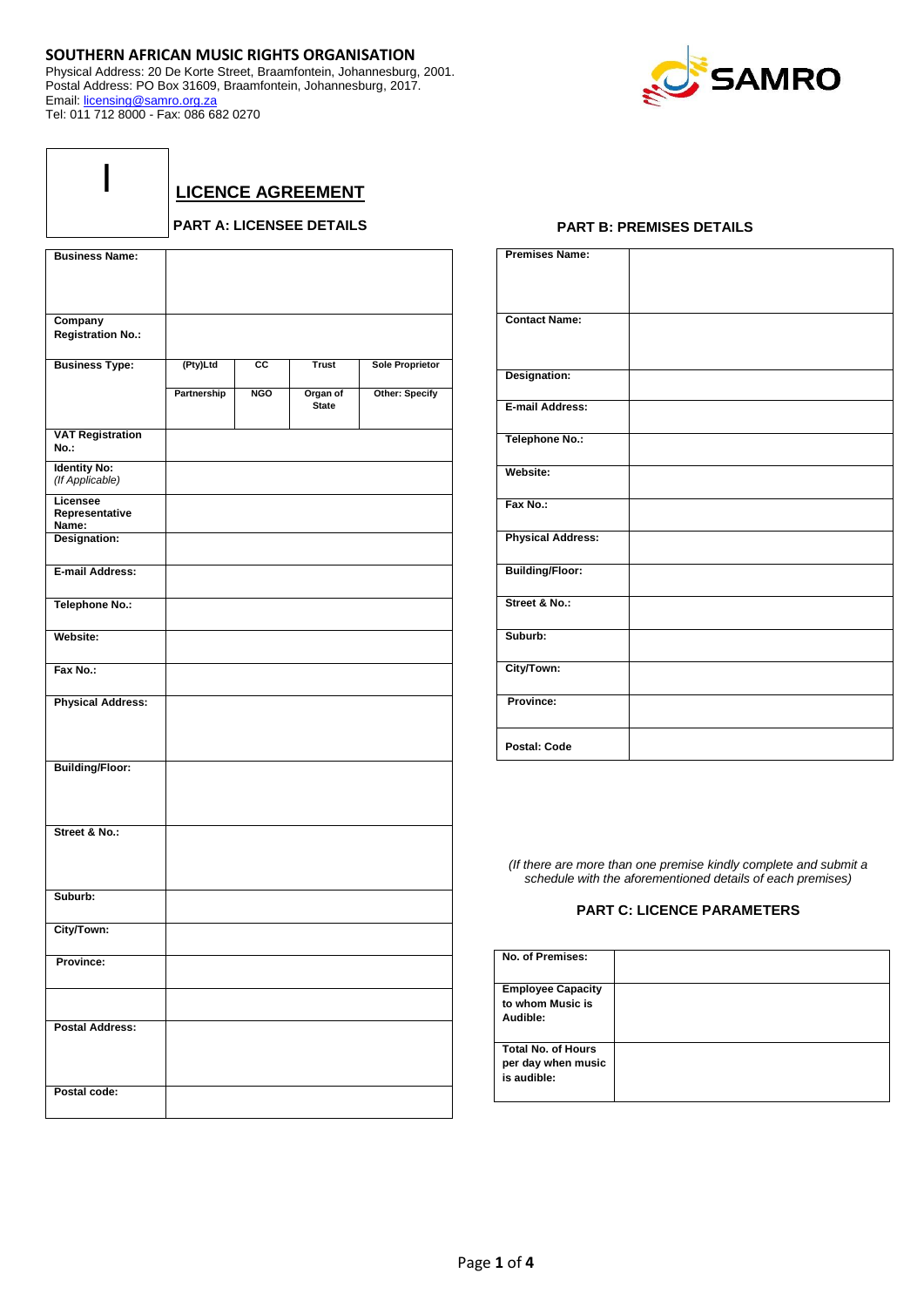## **PART D: LICENCE DETAILS**

## **1. TYPE OF LICENCE:**

## 1.1 This licence is an **I TYPE LICENCE**.

### **2. GRANT OF LICENCE:**

- 2.1 SAMRO, subject to the Licensee complying with the terms of the Agreement, grants the Licensee a Licence to Perform, or permit to be performed, any of the Works of Music for the time being in SAMRO's Repertoire, at the Premises.
- 2.2 The Licence is a 'blanket licence'. The Licensee is therefore entitled to, at the Premises and during the period that the Agreement is in force, perform any of the Works of Music in SAMRO's Repertoire. The licence fee is payable irrespective of whether the Licensee elects to Perform SAMRO's Repertoire or not.

### **3. COMMENCEMENT DATE:**

3.1 This Licence will commence on the **1ST day of \_\_\_\_\_\_\_\_\_\_\_ 2021**\_\_. ("Commencement Date")

### **4. PAYMENT OF LICENCE FEE:**

- 4.1 In consideration for the Licence Granted to the Licensee, the Licensee must pay to SAMRO an annual Licence Fee calculated in accordance with the SAMRO **Tariff I**, as amended from time to time ("Licence Fee").
- 4.2 The Licence Fee is payable annually, in advance, within 30 days (including weekends and public holidays) of the date of invoice.
- 4.3 The Licence Fee is based on the information provided by the Licensee. The licensee warrants that all information provided to SAMRO is true, correct and up to date.
- 4.4 SAMRO, may amend the Tariff and Licence Fee payable, with 3 (three) months' prior written notice of any such amendment to the Licensee.
- 4.5 The Licensee is liable for payment of the amended licence fee from the date that the amended Tariff becomes effective.
- 4.6 If any increased Licence Fee becomes payable as a result of a change in the manner and extent of the Performance or usage of SAMRO's Repertoire, the Licensee must forthwith pay the proper proportion of such increased fee from the date of such change in the manner or extent of Performance of music.
- 4.7 If the amended Licence Fee is less than that which the Licensee previously paid, the pro-rata balance in respect thereof will be set off as a credit against the Licence Fee payable for the next ensuing year or, at the Licensee's option, refunded.
- 4.8 SAMRO will have the right, at any time during the subsistence of the Agreement, to reassess and check the Licence Fee payable by the Licensee and the parameters upon which the Licence Fee is payable.

### **5. DURATION, COMMENCEMENT AND PLACE**

- 5.1 The Licence will commence on the Commencement Date.
- 5.2 The Licence will continue in force for an indefinite period or until terminated by either Party in accordance with clause 16 below.
- 5.3 This Agreement is deemed to be concluded at SAMRO's physical address recorded herein above.

### **PART E: SAMRO TARIFF**

### **6. SCOPE OF TARIFF**

- 6.1 The **Tariff I** applies to the performance of background music to work and/or meals by means of radio/television receiving sets, disc players and/or tape machines in industrial premises, factories, workshops, canteens and similar establishments.
- 6.2 Where day and night shifts are worked with differing numbers of employees in each, separate assessments will be made for each shift.
- 6.3 Where the performances are given simultaneously in the factory and the canteen, the charge will be calculated in accordance with 7.3.1 but on the total number of employees in the factory. Date:

### **7. LICENCE FEES AND DEFINITIONS**

7.1 The Licence Fee is calculated by reference to the number of employees to whom the music is audible and the number of hours per day on which music is rendered audible.

- 7.2 **"Performance**" includes performance by means of a disc player, tape machine, other devices for playing musical works, and includes performance by means of a radio and/or television set or diffusion loudspeakers, Whether or not the apparatus is owned by the employer or employee(s).
- 7.3 The Licence Fee payable will be calculated based on the following amounts:
- 7.3.1 **An amount of R0.77 cents per day for each hour (or part thereof) of performance in factories, workshops, etc. (irrespective of the actual "musical content" of the programme) for each unit of 25 employees (or part thereof) to whom the music is audible.**
- 7.3.2 **And amount of R0.77 cents per day for each unit of 25 employees (or part thereof) in canteens associated with the above, whether on day or night shifts, to whom the use of the canteen is available.**
- 7.3.3 **All the above are subject to a minimum annual fee of R576.42.**

(This agreement consists of Part A, B, C, D, E, F and G Please see overleaf)

### **PART F: SIGNATORIES**

## **FOR AND ON BEHALF OF THE LICENSEE:**

### **SIGNATURE :**

Who warrants that he/she is duly authorised to sign this Agreement and is fully aware of the stipulations contained herein.

| Name:        |  |
|--------------|--|
|              |  |
| Designation: |  |
|              |  |
| Date:        |  |
|              |  |

### **FOR AND ON BEHALF OF SAMRO:**

### **SIGNATURE:**

Who warrants that he/she is duly authorised to sign this Agreement and is fully aware of the stipulations contained herein.

| Name:        |  |
|--------------|--|
|              |  |
| Designation: |  |
| Date:        |  |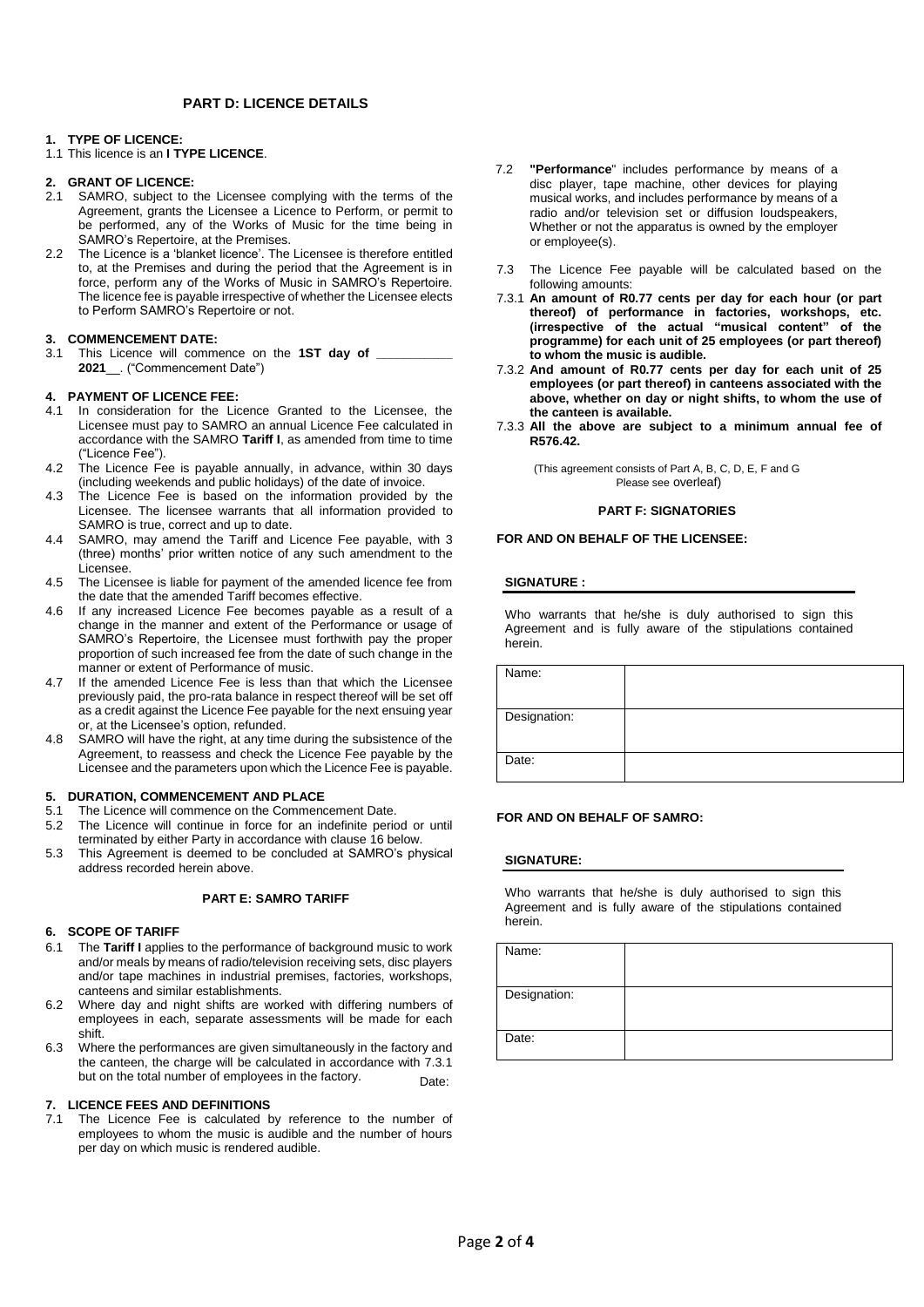### **PART G: GENERAL LICENCE CONDITIONS**

# **8. CRIMINAL OFFENCES**<br>8.1 The Licensee acknow

- The Licensee acknowledges that the use of SAMRO's Repertoire without the required licence constitutes an infringement of copyright and is an offence in terms of the Copyright Act 98 of 1978, punishable by a fine and/or imprisonment.
- **9. DEFINITIONS**<br>9.1 **In these Lice**
- 9.1 In these Licence Conditions:<br>9.1. "Affiliated Society/ies" 9.1.1 **"Affiliated Society/ies"** means any persons that are Collecting Societies (or which perform a role similar to Collecting Societies) in jurisdictions outside South Africa with which SAMRO is for the time being affiliated. A list of Affiliated Societies appears on SAMRO's website and is amended from time to time.
- 9.1.2 "Collecting Society/les" means a society for the protection of intellectual property or<br>collection of royalties and similar consideration for the use of any intellectual property<br>rights in any jurisdiction(s) in the under the Copyright Act 98 of 1978, as amended).
- 9.1.3 **"Day"** unless otherwise indicated means business days excluding weekend and public
- holidays. 9.1.4 **"General Amendment"** means an amendment made by SAMRO, from time to time, to
- these Licence Conditions, on notice to the Licensee. 9.1.5 **"Licence Conditions"** means the licence terms and conditions contained in this
- document, as amended from time to time in accordance with this agreement. 9.1.6 **"Licence Year"** means a period of 12 (twelve) calendar months commencing on the Validity Date or any anniversary of the Validity Date during the subsistence of the Agreement.
- 9.1.7 **"Members"** means the companies, organisations, persons and entities who are, during the term of the Agreement, members of SAMRO (including the members of the Affiliated Societies), and who have licensed, assigned and/or mandated the licensing of the Performance of Works of Music owned and/or controlled by them to SAMRO and/or the Affiliated Societies, as the case may be.
- 9.1.8 **"Party'** and/or **"Parties"** shall mean either of the parties to this Agreement and/or both of the Parties as the case may be.
- 9.1.9 **"Performance"** has the meaning ascribed to it in the Copyright Act 98 of 1978, as amended from time to time, and the words **"Perform"** and **"Performed"** and **"Performing"** will have the same meaning
- 9.1.10 **"Personal Information"** has the meaning ascribed to it in the Protection of Personal Information Act 4 of 2013, as amended from time to time. 9.1.11 **"Premises"** shall mean the premises listed herein and in any related schedule, as
- 
- updated by the Licensee from time-to-time.<br>9.1.12 "SAMRO's Repertoire" and/or "Repertoire", means all Works of Music of SAMRO's<br>Members in respect of which SAMRO holds rights of Performance, including the Works of<br>Music of
- 9.1.13 **"Tariff Amendment"** means an amendment made by SAMRO, from time to time, to the tariff applicable to this Licence, on notice to the Licensee.
- 9.1.14 **"Territory"** means the Republic of South Africa, the Kingdom of Lesotho, the Kingdom of Swaziland and any other jurisdiction in which SAMRO is operational from time to time directly and not through an Affiliated Society. 9.1.15 **"Work of Music"** means the whole or a part of a musical work or of a musical work in
- combination with lyrics, words or any other literary work written for the purpose of accompanying the music, such as a song.
- 9.1.16 In this document all references to natural persons shall also refer to juristic persons and vice versa. **10. WARRANTIES:**

- 10.1 SAMRO warrants that it has the necessary approvals, licences and authorities to grant the Licence. SAMRO, authorised by written deeds of assignment, controls in the Territory, amongst others, the performing rights in
- 10.1.1 The Licensee warrants that it will, for the duration of the Agreement, comply with all laws applicable to the performance of its obligations in terms of this Agreement.
- 10.1.2 The Licensee warrants that all information provided to SAMRO by the Licensee or on its behalf, is complete, true, correct and up to date. 10.1.3 If it appears that the Licensee is a non-existent entity, and/or have not been registered as
- a juristic person at the relevant registrar's office, as at the date of signature of this Licence Agreement the person accepting the licence conditions will be personally liable in terms<br>of the Agreement, and will be bound by the terms and conditions thereof as if such person<br>was referred to and incorporated in the Lic
- 10.1.4 No term or condition contained in this Licence Agreement shall be interpreted in such a way that it waives or deprives the Licensee of any rights which the Licensee may have in terms of any applicable laws or to avoid any obligation SAMRO has in terms of any applicable laws or to set aside or override the effect of any provision of such laws or to authorise or do anything that is unlawful in terms of any law.

### **11. CONDITIONS**

- 11.1 If the Premises are temporarily or permanently used for any Performances or entertainment different in number or type from those forming the basis upon which this licence has been granted to the Licensee by SAMRO, the licence granted in terms of the Agreement will not extend to or be deemed to authorise such different Performances or entertainment.
- 11.2 Without limiting the generality of clause 11.1 above, the Licence will not extend to or authorise:
- 11.2.1 the Performance in their entirety of oratorios and other choral works or of excerpts
- therefrom which excerpts are of more than 20 minutes duration; 11.2.2 the Performance of ballets, or dramatico-musical works such as operas, musical plays,
- revues or pantomimes in so far as they consist of material written expressly therefor; 11.2.3 the Performance of any excerpt from any Work of Music if accompanied by dramatic action, dumb show, costume, scenic accessories, or other visual representation of the same work;
- 11.2.4 the Performance of any Work of Music accompanied by any words other than those (if any) published or otherwise associated therewith by the copyright owner; any such work in any altered or rearranged form, or with such costume or action as to produce parodied or burlesque effects; or any such work adapted to a dramatic form;
- 11.2.5 the Performance (except by means of duly authorised records and/or radio or television<br>receiving sets) of vocal excerpts from dramatico-musical works as aforesaid if the right of<br>such Performance is forbidden or res
- 11.2.6 the Performance of Works of Music from beyond the boundaries of the Premises; and/or 11.2.7 the recording of any Work of Music or any portion thereof.

# **12. ENTRY UPON THE PREMISES**<br>12.1 The Licensee must allow repr

11.1 The Licensee must allow representatives of SAMRO to inspect the Premises, at any time during office hours, for the purposes of checking the particulars upon which the Licence Fee payable by You is assessed, as well as Your compliance with these Licence Conditions. **13. LICENCE FEE PARAMETERS**

13.1 The Licensee must within 30 days of the last day of each Licence Year, for purposes of calculating the Licence Fee payable, provide SAMRO with a Licence Parameter Return

(available on the SAMRO website), indicating any and all changes to the licence parameters set out in this Agreement.

- **14. FAILURE TO MEET REPORTING OBLIGATIONS**
- 14.1 Should the Licensee fail to furnish the Licence Parameter Return referred to in clause 13.1 above within the required time period, SAMRO will be entitled to invoice the Licensee based on the licence parameters upon which the preceding invoice was based.
- 14.2 The provisions of clauses 14.1 do not absolve the Licensee of its obligation to provide SAMRO with its amended and correct Licence Parameter Returns and SAMRO will not be precluded from demanding delivery of the said returns.
- 14.3 In the event that the Licence Fee payable based on the Licence Parameter Return is greater than the Licence Fee payable in terms of clause 13.1, the Licensee will be liable for the difference between the two amounts, together with interest on such difference. **15. MUSIC USAGE RETURN**

- 15.1 The Licensee must, for the duration of the Agreement and on a quarterly basis, submit to SAMRO the following information regarding each and every Work of Music Performed at the<br>Premises: the name of the Work of Music; the name(s) of each composer; the name(s) of<br>the arranger; the name(s) of the performer; the times each Work of Music was Performed.
- 15.2 The Information must be delivered to SAMRO by way of post and/or e-mail, within 30 (thirty) days (including weekends and public holidays) of the last day of each quarter. 15.3 The Information must be recorded on a music Music Usage Return Form which is available
- from SAMRO in electronic form.
- 15.4 Each Music Usage Return must be signed by the Licensee.
- 15.5 SAMRO requires the information set out in clause 15.1 in order to allocate the funds it collects to its Members in accordance with its system of distribution. The Licensee acknowledges that failure to provide this information could result in SAMRO's Members not being
- remunerated for the Performance of their Works of Music. 15.6 In the event that the Licensee fails to provide SAMRO with the Music Usage Return, SAMRO may at its discretion secure the services of a third party to collate and prepare the Music Usage Return for the Licensee. The Licensee will be liable for all the costs associated with
- the collation and preparation of the Music Usage Return by such third party. 15.7 In view of the fact that this is a 'blanket licence', it is specifically recorded that the information required to be submitted by You in terms of this clause 15 does not in any way have a bearing on or relate to the quantum or calculation of the Licence Fee payable by the Licensee to SAMRO.

# **16. TERMINATION**

- 16.1 Either Party may terminate the Agreement and in so doing terminate the licence granted to the Licensee providing the other with 3 (three) months' prior written notice.
- 16.2 In the event that the Licence Agreement is terminated in accordance with 16.1, the Licensee will remain liable for any and all amounts payable to SAMRO for the licence up to and including the date of termination of the Agreement.
- 16.3 Upon the termination of this contract by either Party, the Licensee will no longer have the authority to Perform SAMRO's Repertoire.

# **17. CHANGE IN LICENCE PARAMETERS**

- 17.1 Notwithstanding, and in addition to, Your obligation to provide SAMRO with Music Usage<br>Returns, and for purposes of allowing SAMRO to adjust the Licence Fee payable by You,<br>You must also notify SAMRO in writing of any
- 
- 17.1.1 the manner or extent of the Performance of music, as described herein.<br>17.1.2 the ownership of the Licensee or its business and/or 17.1.2 the ownership of the Licensee or its business and/or<br>17.1.3 trading name(s) of the Licensees business and/or the
- 17.1.3 trading name(s) of the Licensees business and/or the Premises; and<br>17.1.4 the date of any of the changes referred to in this clause 13.
- 17.1.4 the date of any of the changes referred to in this clause 13. 17.2 This notice must be given in writing to SAMRO and sent by registered post and/or email
- within 14 (fourteen) days of such change. 17.3 The Licensee acknowledges if it fails to furnish SAMRO with the information set out in clause
- 17, will have a detrimental effect on SAMRO's Members, resulting in SAMRO's Members not receiving the compensation to which they are entitled. **18. TARIFF AMENDMENTS**

- 18.1 Subject to your right to terminate this Agreement, provided for in clause 16 above, SAMRO may at its own discretion amend its Tariff at any time. 18.2 Any Tariff Amendment will take effect 3 (three) months after the date upon which SAMRO
- notifies the Licensee of such the amendment to the Tariff.
- 18.3 You must, within 14 (fourteen) days of being requested in writing to do so, furnish SAMRO with any and all information required for the assessment of Licence Fees payable by virtue
- of any Tariff Amendment. 18.4 SAMRO reserves the right to make such variations in this tariff as it considers appropriate when licensing premises or performances which, in its opinion, do not fall within the scope of this tariff.

**19. GENERAL AMENDMENTS** 19.1 Subject to your right to terminate this Agreement provided for in clause 16 above, SAMRO may at its own discretion, amend the terms upon which this Licence is granted at any time. 19.2 The Licensee agrees to be bound by any and all General Amendments from the date

- specified in the General Amendment Notice.
- 19.3 SAMRO may, at its own discretion, amend any errors which are self-evident errors including but without limitation spelling, punctuation, reference, grammar or similar or any other defect<br>that does not materially affect the meaning and intent of this Licence Agreement.<br>20. CONSUMER PRICE INDEX ADJUSTMENTS

- 20.1 The Licence Fee payable by the Licensee will be adjusted automatically each year, on 1 July, in accordance with the official Consumer Price Index (CPI) as published by Statistics South Africa.
- 20.2 The notice periods provided for in clause 18 above in respect of Tariff Amendments will not apply to amendments to the tariffs relating to CPI adjustments. **21. VALUE ADDED TAX**
- 21.1 The Licensee must pay to SAMRO, in addition to the Licence Fee due under any Tariff, a sum in respect of Value Added Tax calculated at the relevant statutory rate in respect of such Licence Fee.
- 21.2 SAMRO will provide the Licensee with an Original Tax Invoice in relation to the fee payable. **22. INTEREST ON OVERDUE AMOUNTS**
- 22.1 Any Licence Fee which is payable and remains unpaid for a period in excess of 30 (thirty) days from the date of the invoice, will attract interest at the current legal rate, calculated in accordance with the interest rate prescribed by the Minister of Justice in accordance with the Prescribed Rate of Interest Act 55 of 1975, as amended.
- 22.2 Such interest will be calculated monthly in advance and is payable by the Licensee to SAMRO on demand.

### **23. PERSONAL INFORMATION**

- 
- 23.1 Subject to any applicable laws, the Licensee authorises SAMRO to:<br>23.1.1 use any Personal Information that SAMRO for the purposes of processing, executing and<br>administering the Agreement; calculating Licence Fees; col 23.1.2 informing the Licensee of any SAMRO news and information or information relating to the
- **Agreement** 23.1.3 informing the Licensee any amendment, Tariff amendment or General Amendment to this
-